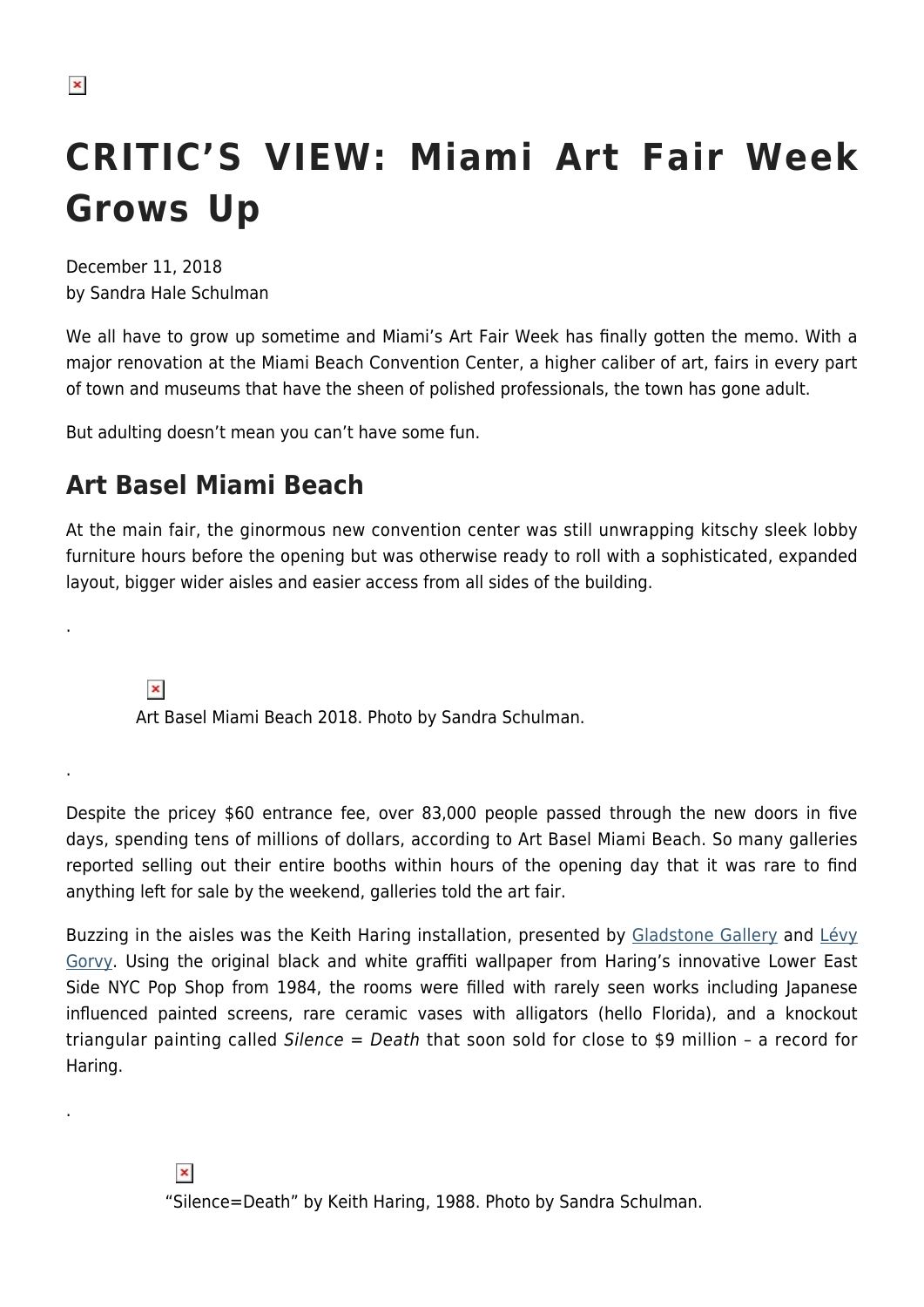Haring started painting subway stations and walls, creating a hugely popular iconography of radiant babies and jumping men. He protested AIDS in particular, the unforgiving disease that took his life in 1990 at age 32. Both galleries sold all their Haring works, [according to ArtNEWS](http://www.artnews.com/2018/12/05/art-basel-miami-beach-opens-robust-sales-keith-haring-doubleheader-16-5-m-basquiat-offer/).

 $\pmb{\times}$ 

.

.

.

.

.

Keith Haring artworks exhibited by Gladstone Gallery at Art Basel Miami Beach 2018. Photo by Sandra Schulman.

## **Abraham Cruzvillegas's** *Autorereconstruccion: To Insist, to Insist, to Insist***…**

The larger new center allowed the fair to host a major new performance, [Autorereconstruccion: To](https://hamptonsarthub.com/2018/12/07/art-fairs-the-kitchen-and-art-basel-team-up-for-special-performance-by-abraham-cruzvillegas/) [Insist, to Insist, to Insist](https://hamptonsarthub.com/2018/12/07/art-fairs-the-kitchen-and-art-basel-team-up-for-special-performance-by-abraham-cruzvillegas/)[…](https://hamptonsarthub.com/2018/12/07/art-fairs-the-kitchen-and-art-basel-team-up-for-special-performance-by-abraham-cruzvillegas/) in the new Grand Ballroom, a second floor space the size of a football field. Produced by [The Kitchen](https://thekitchen.org/) in NYC, artist [Abraham Cruzvillegas s](https://walkerart.org/calendar/2013/abraham-cruzvillegas-autoconstruccion-suites)cavenged Miami for weeks leading up to the public performance of the sculptural work, picking up lounge chairs, chests of drawers, lamps, shopping carts and other daily use objects.

Three of the large groupings were suspended on a gate like platform by wires then attached by straps to female dancers. Wild frenetic drum and violin music began playing as the women ran, wrestled, charged and ran circles around the clunky hanging sculptures they were attached to.

Eventually the pieces began to fly away, leaving piles of scattered debris. At the end of the 20 minute performance, the dancers collapsed amid the rubble. As a metaphor for wrestling with daily life, dilapidated conditions and decaying physical objects, it was exhilarating.

 $\pmb{\times}$ 

Abraham Cruzvillegas's "Autorereconstruccion: To Insist, to Insist, to Insist… " at Art Basel Miami Beach 2018. Photo by Sandra Schulman.

## **Inside the Bass Art Museum**

The renovated Bass Museum has settled into a curious position of exhibiting art that seems tailored for millennial selfies. Paola Pivi has replaced last year's room full of clowns by Ugo Rondinone in "[Good Evening Beautiful Blue"](https://thebass.org/art/good-evening-beautiful-blue/) with neon colored polar bears made with feathers for "[Art with a](https://thebass.org/art/paola-pivi/) [View."](https://thebass.org/art/paola-pivi/) Climbing the walls, reclining on floors and hanging from swings, the bears are more than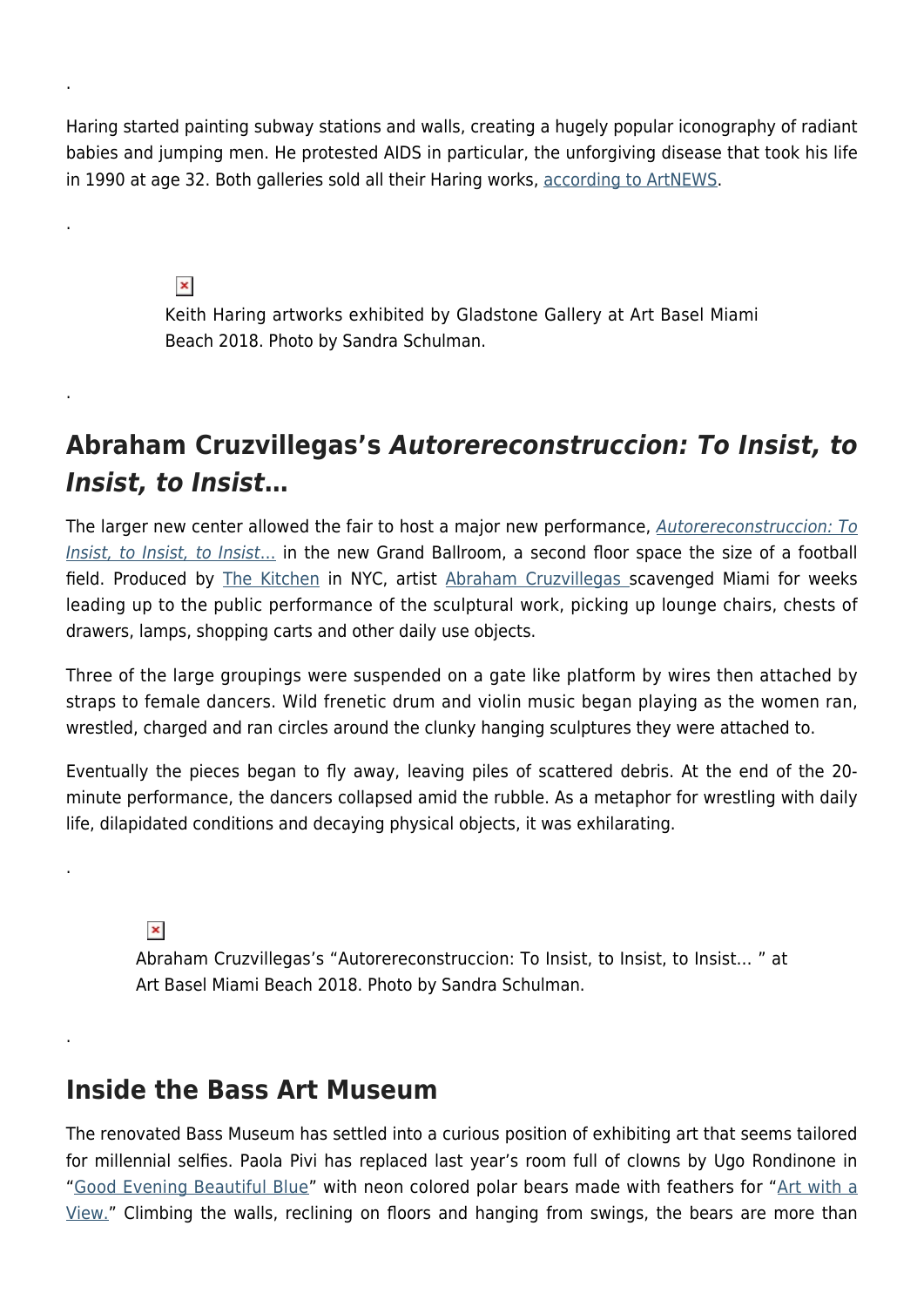.

.

.

.

.

.

 $\pmb{\times}$ 

Paola Pivi Bears at the Bass. Photo by Sandra Schulman.

Fantastical creatures by the Haas Brothers in "[Ferngully](https://thebass.org/art/ferngully/)" populate two museum galleries on the ground floor with sci-fi inspired furries that mash up taxidermy, chair ottomans and pets. Twisted horns and polished metal feet give these morphlings a whimsical life of their own. My personal favorite Public Sector of large sculptures in the park out front has been suspended this year with [Rondinone's](https://thebass.org/art/miami-mountain/) [Magic Mountain](https://thebass.org/art/miami-mountain/) rock star totem the lone dramatic holdout. On long-term view in the park is the more subtle "[Chess Tables](https://thebass.org/art/jim-drain/)" by Jim Drain.

 $\pmb{\times}$ 

Rendering of "Miami Mountain" by Ugo Rondinone. Rendering © Ugo Rondinone, 2016. Courtesy of the artist and The Bass, Miami Beach.

#### **"Unofficial" Banksy at Magic City Studios**

Over on the mainland, the talk of the town was the sprawling Banksy exhibit in the new [Magic City](https://magiccity.studio/) [Studios](https://magiccity.studio/) space in Little Haiti. Plopped down in a hot new warehouse district, this well curated show features 80 pieces from Banksy, many of them never before exhibited in the USA.

> $\pmb{\times}$ Installation of artwork by Bansky in the exhibition "The Art by Bansky" in Miami. Photo by Sandra Schulman.

The artwork exhibited in "[The Art of Banksy](https://www.banksyexhibit.com/)" all belongs to mostly UK collectors, properly signed and numbered, all on loan and not for sale, so Banksy's website protests about it being "unauthorized" is weak. Most of these were in editions of 600 to 750 so Banksy's money was definitely banked. The show itself is very well done, with high end lighting, ambient piped in music, videos of the dealer show producers speaking throughout, and it climaxes with some large wall sized works.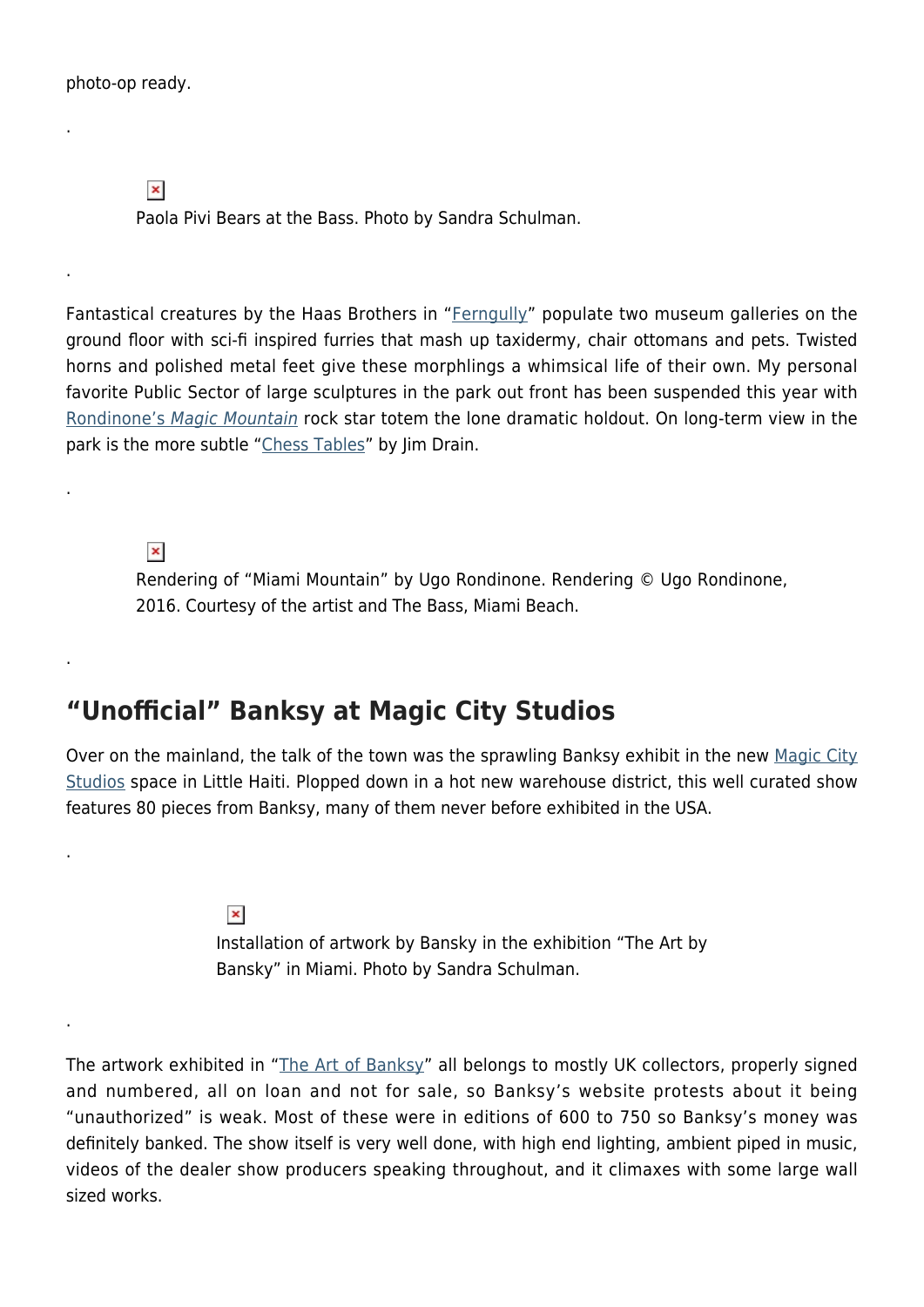Like the film says exit through the gift shop and there are interactive photo ops and a clever t-shirt gimmick - pick your **[Banksy](https://hamptonsarthub.com/2018/03/24/news-art-news-now-banksys-murals-james-joyce-gift-to-the-morgan-national-endowment-of-the-arts-and-humanities-secured-and-more-news/) design and they screen it onto a shirt or tote bag for you then you can** customize it with spray paint on the spot.

 $\pmb{\times}$ 

Entrance to Bansky exhibit. Photo by Sandra Schulman.

## **Deitch and Gagosian**

.

.

.

.

.

The Design District hot ticket was the opening of "Pop Minimalism/Minimalist Pop" curated for the fourth year by Jeffrey Deitch and Larry Gagosian at the four-story Moore Building. This year, works by masters [Ed Ruscha,](https://hamptonsarthub.com/2017/08/14/feartures-cool-school-artists-ed-moses-billy-al-bengston-ed-ruscha-brings-southern-california-to-new-britain-museum-of-american-art/) [Roy Lichtenstein](https://hamptonsarthub.com/2018/06/07/news-whitney-receives-significant-roy-litchenstein-cache/), [Andy Warhol](https://hamptonsarthub.com/2013/06/25/andys-hamptons-warhol-still-summers-here/), [Richard Prince,](https://hamptonsarthub.com/2017/07/31/features-carpets-at-katonah-museum-blur-lines-between-art-design-craft/) [Dan Flavin](https://hamptonsarthub.com/museum/dan-flavin-art-institute-dan-flavin/), [Yayoi Kusama](https://hamptonsarthub.com/2018/04/30/exhibitions-nyc-gallery-scene-highlights-through-may-6-2018/) and dozens more filled up the building. It's a candy colored neon head trip through the 60s and 70s greatest hits. The stylish crowd included artist [Shepard Fairey](https://obeygiant.com/) and his wife Amanda, who were in town to support a pop up shop and do a DJ stint at Wynwood Walls.

"It's nice to be here this year without the pressure of a new mural," Fairey told me. "For me [Art Week] is an opportunity to focus on seeing new work. I'm passionate about seeing new work but I'm always so absorbed in my own I don't see as much as I'd like. A lot of molecules collide for me here. It's also important for me to be here and shake hands with the people who've supported me."

The affable artist was stopped every few minutes by people wanting to shake his hand and take a photo.

 $\pmb{\times}$ 

Shepard Fairey at "Pop Minimalism/Minimalist Pop." Photo by Jordan Levin.

### **NADA MIAMI BEACH**

NYC made a staggering showing at the [NADA fair](https://www.newartdealers.org/fairs/2018/miami) at the Ice Palace Studios. [Howl Happening'](https://hamptonsarthub.com/2017/03/23/events-vega-retrospective-brings-a-vibrant-slate-of-programming/)s booth brought wild East Village art to town, with floor to ceiling paintings and collaborative work from two of their mainstay artists [Brett de Palma](https://brettdepalma.com/home.html) and [Scooter LaForge.](https://patriciafield.com/collections/scooter-laforge-for-patricia-field) De Palma has recently been seen in the new documentaries on his friend [Jean Michel Basquiat,](https://hamptonsarthub.com/2016/09/20/reviews-art-review-basquiat-notebooks-reveal-artist-who-was-a-street-poet-first/) while LaForge has been painting up a storm with ground murals in the Howl Gallery alley where CBGB's back door was.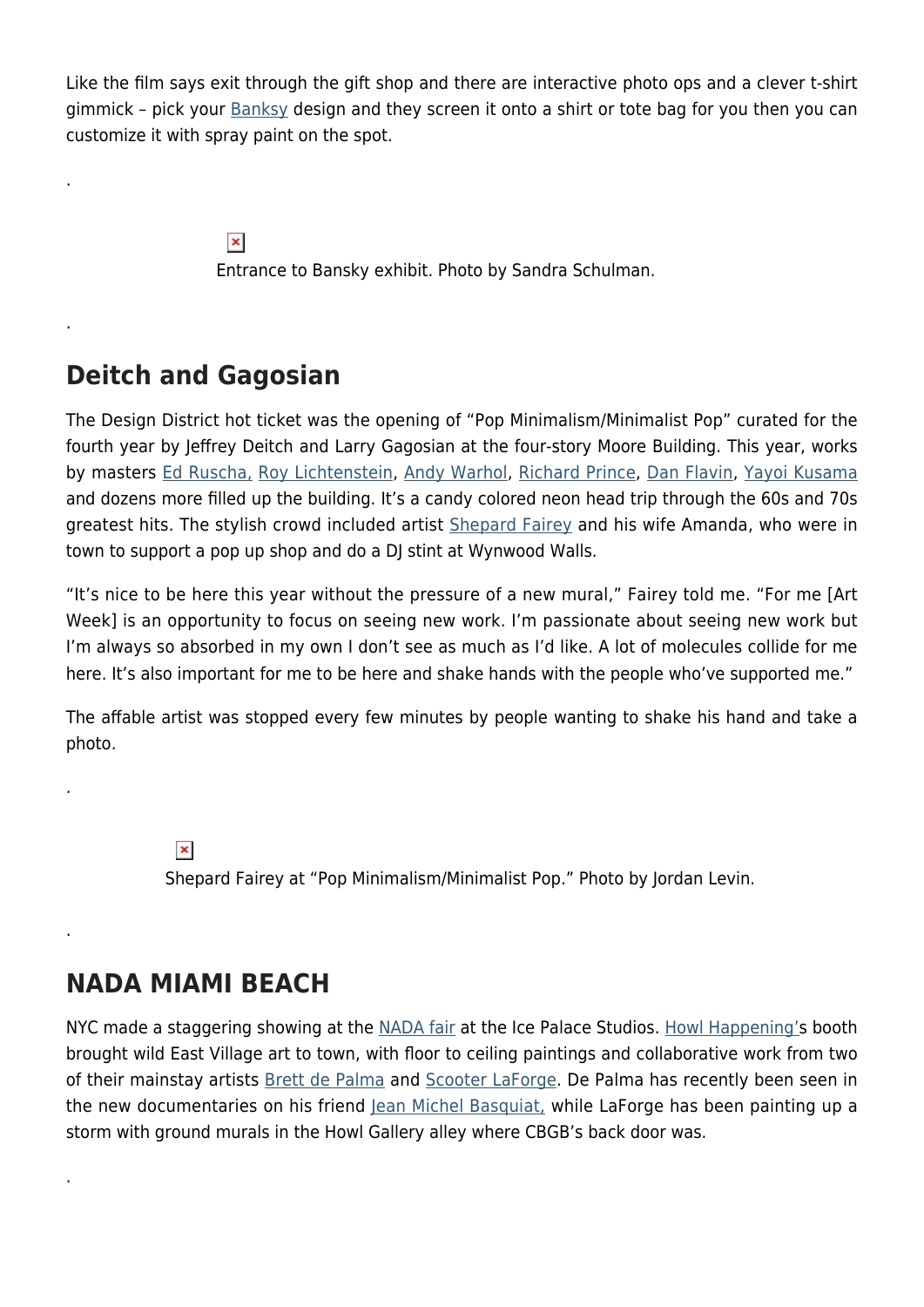Howl Happening Exhibiting artists. Photo by Sandra Schulman.

Stopping by the booth to ogle was artist, designer and drag queen performer Stephen Tashjian also known as Tabboo, curator Bill Arning who recently left his job as head of the Contemporary Art Museum Houston, and photographer Dustin Pittman who got his start at Warhol's factory.

> $\pmb{\times}$ Dustin Pittman snaps Tabboo. Photo by Sandra Schulman.

#### **Miami Art Scene**

 $\pmb{\times}$ 

.

.

.

.

.

.

.

On the local front, **[Primary Projects](https://www.thisisprimary.com/)** presented [Carlos Betancourt'](https://www.carlosbetancourt.com/)s first solo show in Miami in a decade, "[Process Ritual Future Eternal.](https://www.thisisprimary.com/carlos-betancourt-process-ritual-future-eternal/)" A huge crowd marveled at his glowing sculptural work made from vintage tree toppers. A new piece called Mancini Curtain features hundreds of cascading light strings from a black metal arch; other works have stars that twirl and twinkle in their wall mounted frames. [Gloria and Emilio Estefan](http://www.pbs.org/wgbh/latinmusicusa/legends/gloria-emilio-estefan/) collect Betancourt's work and stopped by the opening in the Design District for an impromptu song and drum performance.

 $\pmb{\times}$ Carlos Betancourt at "Process Ritual Future Eternal." Photo by Jordan Levin.

 $\pmb{\times}$ 

Installation shot of "Process Ritual Future Eternal" by Carlos Betancour at Primary. Photo by Sandra Schulman.

Over in the Design District at **[Swampspace,](https://www.miamidesigndistrict.net/listing/281/swampspace/)** the artist run free form gallery that doubles as owner (and former NYC assistant to Keith Haring and Kenny Scharf) Oliver Sanchez's studio space, his 26 year-old daughter Lulu Sanchez debuted a new large scale work that reflects Miami's socio-political structures and climate changes.